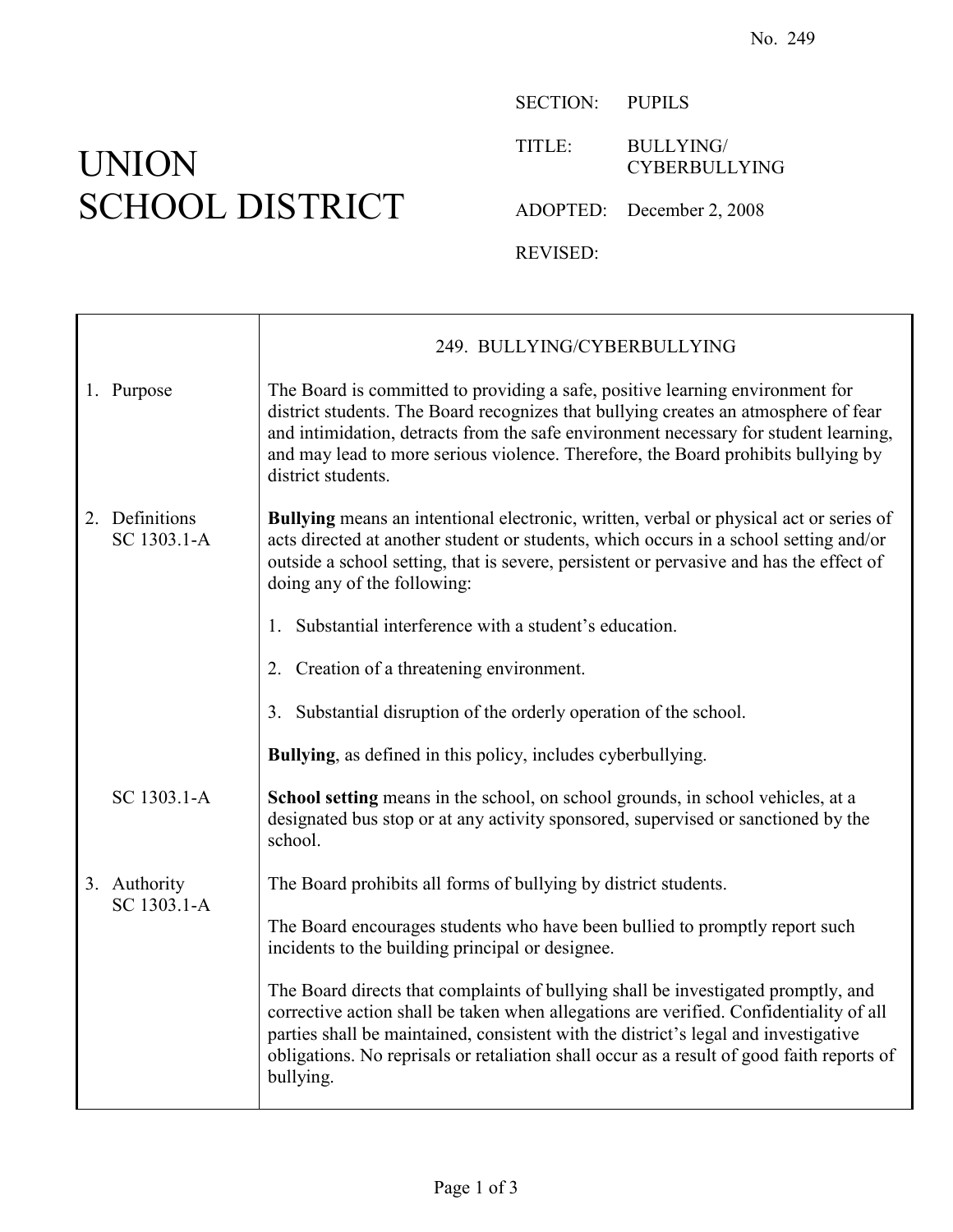|  | 4. Delegation of<br>Responsibility                    | Each student shall be responsible to respect the rights of others and to ensure an<br>atmosphere free from bullying.                                                                                                                                                |
|--|-------------------------------------------------------|---------------------------------------------------------------------------------------------------------------------------------------------------------------------------------------------------------------------------------------------------------------------|
|  |                                                       | The Superintendent or designee shall develop administrative regulations to<br>implement this policy.                                                                                                                                                                |
|  | SC 1303.1-A                                           | The Superintendent or designee shall ensure that this policy and administrative<br>regulations are reviewed annually with students.                                                                                                                                 |
|  | SC 1303.1-A                                           | The Superintendent or designee, in cooperation with other appropriate<br>administrators, shall review this policy every three (3) years and recommend<br>necessary revisions to the Board.                                                                          |
|  | SC 1303.1-A                                           | District administration shall annually provide the following information with the<br>Safe School Report:                                                                                                                                                            |
|  |                                                       | 1. Board's Bullying Policy.                                                                                                                                                                                                                                         |
|  |                                                       | 2. Report of bullying incidents.                                                                                                                                                                                                                                    |
|  |                                                       | Information on the development and implementation of any bullying prevention,<br>3.<br>intervention or education programs.                                                                                                                                          |
|  | 5. Guidelines<br>SC 1303.1-A<br>Title 22<br>Sec. 12.3 | The Code of Student Conduct, which shall contain this policy, shall be disseminated<br>annually to students.                                                                                                                                                        |
|  | Pol. 218                                              | This policy shall be accessible in every classroom. The policy shall be posted in a<br>prominent location within each school building and on the district web site, if<br>available.                                                                                |
|  |                                                       | Education                                                                                                                                                                                                                                                           |
|  | SC 1302-A,<br>$1303.1 - A$                            | The district may develop and implement bullying prevention and intervention<br>programs. Such programs shall provide district staff and students with appropriate<br>training for effectively responding to, intervening in and reporting incidents of<br>bullying. |
|  |                                                       |                                                                                                                                                                                                                                                                     |